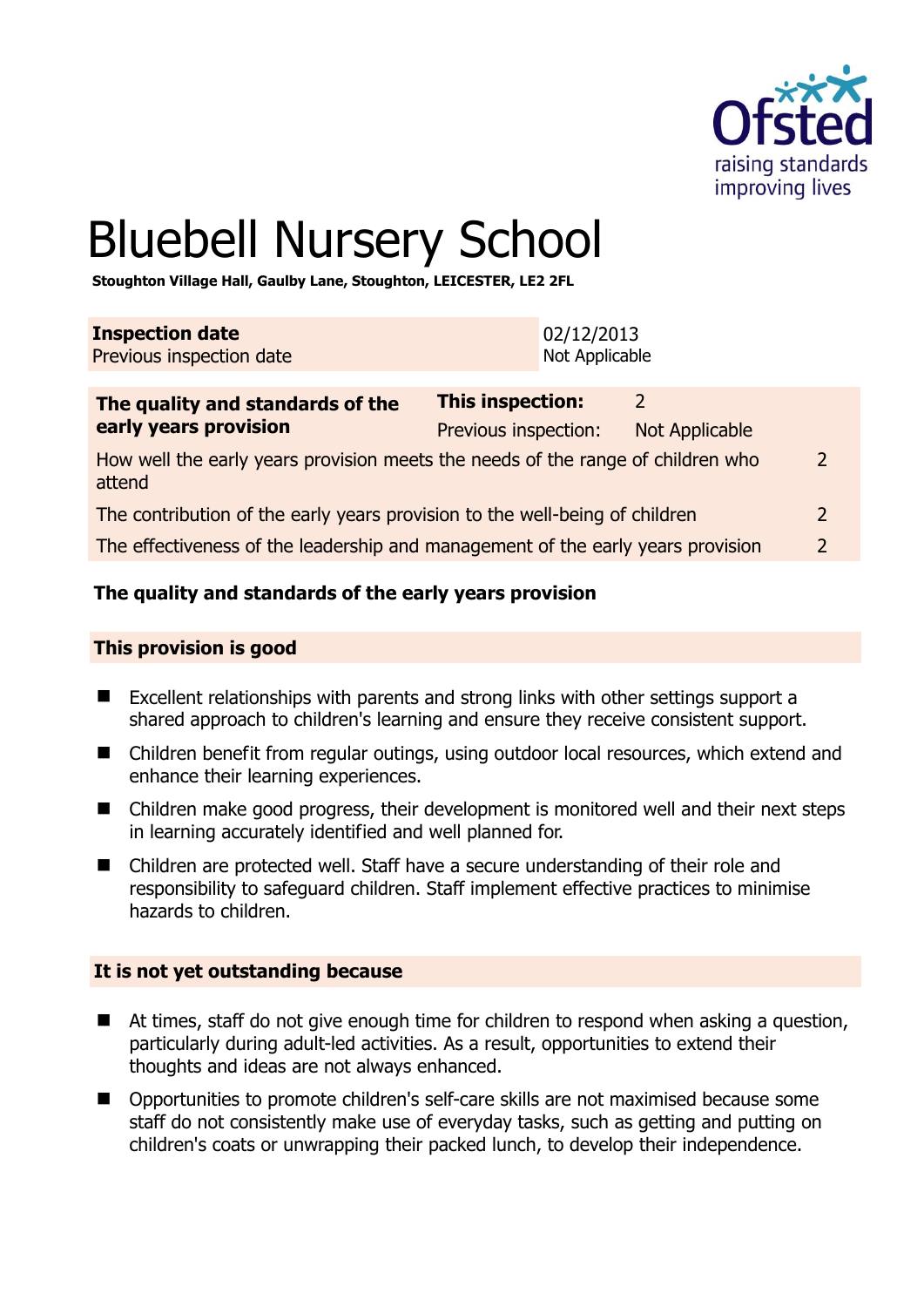# **Information about this inspection**

Inspections of registered early years provision are:

- $\bullet$  scheduled at least once in every inspection cycle the current cycle ends on 31 July 2016
- scheduled more frequently where Ofsted identifies a need to do so, for example where provision was previously judged inadequate
- **•** brought forward in the inspection cycle where Ofsted has received information that suggests the provision may not be meeting the legal requirements of the Early Years Foundation Stage or where assessment of the provision identifies a need for early inspection
- **•** prioritised where we have received information that the provision is not meeting the requirements of the Early Years Foundation Stage and which suggests children may not be safe
- scheduled at the completion of an investigation into failure to comply with the requirements of the Early Years Foundation Stage.

The provision is also registered on the voluntary and compulsory parts of the Childcare Register. This report includes a judgment about compliance with the requirements of that register.

# **Inspection activities**

- The inspector had a tour of the church hall.
- The inspector observed children in the hall and using the outdoor environment.
- The inspector spoke to staff, parents and children.
- The inspector had a meeting with the manager and looked at documents, policies and procedures.

**Inspector**  Samantha Faulkner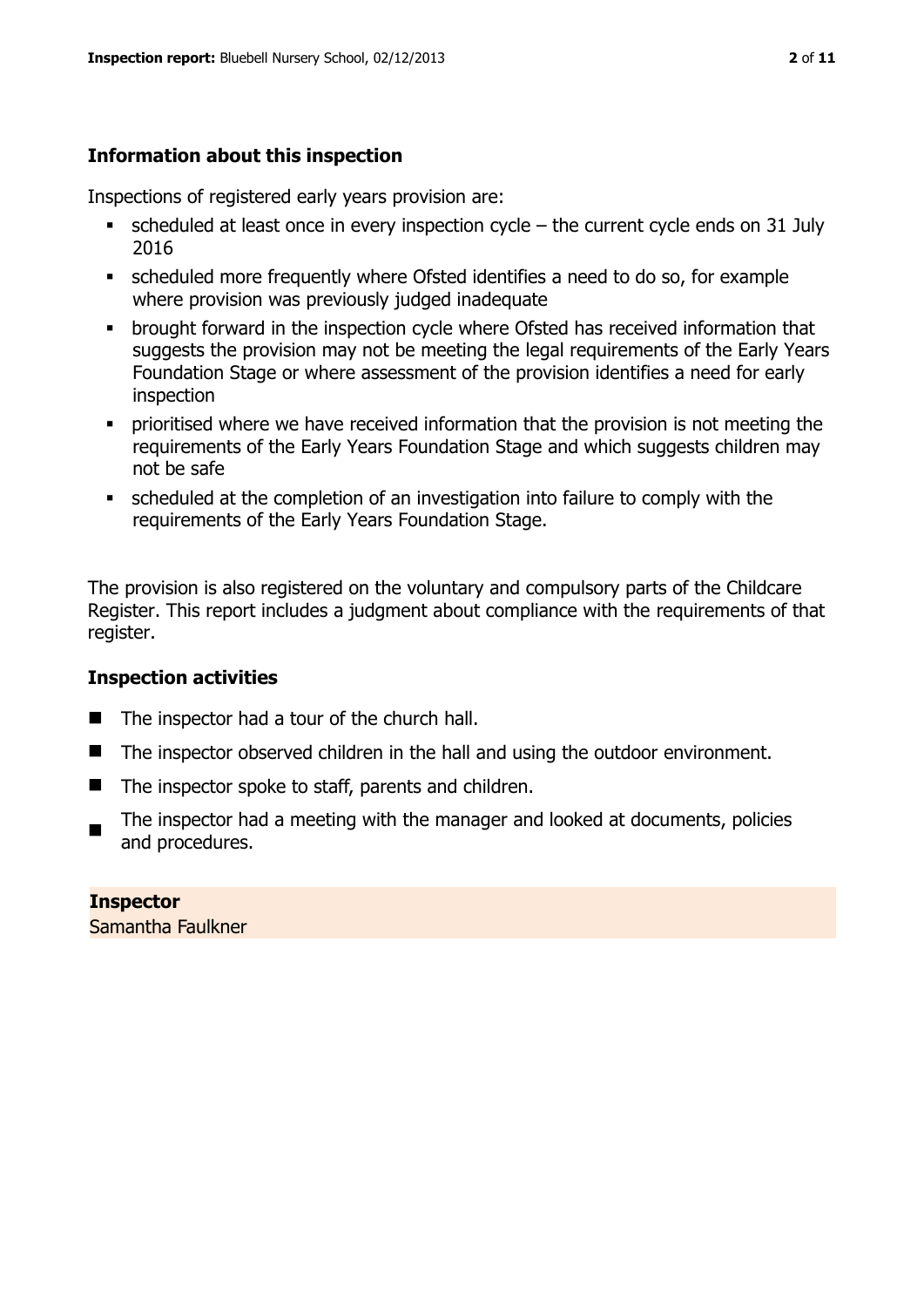# **Full report**

#### **Information about the setting**

Bluebell Nursery School was registered in 2012 and is on the Early Years Register and the compulsory and voluntary parts of the Childcare Register. It is situated in a purpose built premises in the village of Stoughton in Leicestershire, and is owned by a company. The nursery serves the local area and is accessible to all children. It operates from a village hall and there is a local park available for outdoor play.

The nursery employs three members of childcare staff. Of these, all hold appropriate early years qualifications at level 3, including one with a degree. The nursery opens Monday, Tuesday and Thursday during school term time only. Sessions are from 8.45am until 2.45pm. Children attend for a variety of sessions. There are currently a total of 12 children attending, all of whom are in the early years age group. The nursery provides funded early education for two-, three- and four-year-old children. It supports children who speak English as an additional language and children with special educational needs and/or disabilities.

#### **What the setting needs to do to improve further**

#### **To further improve the quality of the early years provision the provider should:**

- $\blacksquare$  give children more time to respond when asking them questions to allow children's thoughts and ideas to develop
- $\blacksquare$  review routines so that children learn to take more responsibility for their own selfcare, for example, putting on their own coats and selecting and unwrapping food from their packed lunch bags.

#### **Inspection judgements**

#### **How well the early years provision meets the needs of the range of children who attend**

Children are welcomed into the setting. This starts with short settling-in sessions with their parents, during which time staff find out about each child. Staff are interested to know what they like, their interests and any learning they do at home. This information is used to help children settle and to determine their starting points. Staff carry out their own observations and link these to ages and stages of learning to make sure that they provide a truly focused curriculum for all the children. The planning cycle ensures that children continue to make good progress and it is linked to their interests and their next steps in their learning and development. For example, a child becomes unsettles and needs to bring a soft toy from home. Staff quickly identify this and adapt a role-play activity to include the child's soft toys. The child is interested and engaged, his learning continues and he forgets about being unsettled. Staff regularly assess children's learning and record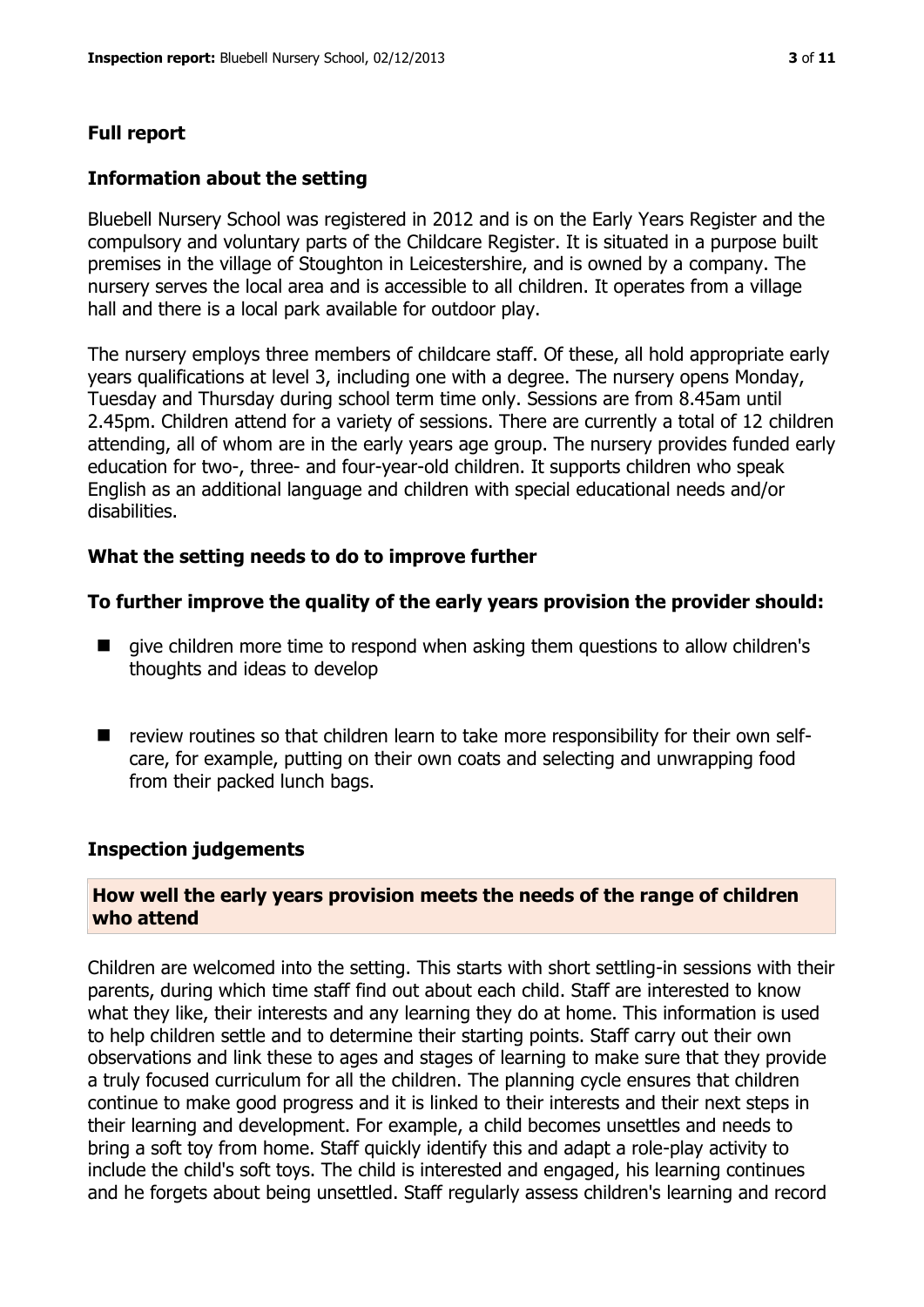this in individual learning journals, which are shared with parents and carers. Staff allow parents to take the learning journals home, to share children's learning and next steps with the extended family and to encourage parents to record any learning that occurs at home. This means that children have a consistent approach in their learning and all adults that care for them can help them to make good progress.

There is a good variety of resources and the room is thoughtfully set up each day. Staff think about creating areas that are inviting to children's imagination and space for them to play on the floor or tables. Resources are clearly labelled and children are encouraged to take responsibility for their environment, respecting their toys or selecting different one as they require. The setting understands the importance of fostering the different ways in which children learn and ensure they offer activities or routines to support his. For example, children have a large box of 'loose parts' which are items of junk of different shapes, sizes and texture for them to nurture their creativity and imagination. A child is engaged, alongside a member of staff, constructing a model house for his friend. He carefully thinks about where to position resources and what to do with sheets of material. Once finished he takes great delight in showing this off to his friend and the two children enjoy playing in his den. They communicate well and play nicely, taking turns to go under the bridge. The setting supports children with special educational needs and/or disabilities, by providing some one-to-one support and working in partnership with other professionals. Staff are trained in enhanced special educational needs and adapt routines or the environment to make the setting truly inclusive. Staff support children with language or communication delay by leading small social communication groups that focus their speech and the use of Makaton sign language to ensure children can communicate their needs. Visual timetables help children to understand the routines of the setting and to feel included. Staff attend training at the local children's centre to learn strategies to support children's communication and language. However, at times some staff use short questions, in quick succession and do not allow children time to compose their thoughts and answer. As a result, opportunities to foster children's communication and language are not always maximised. Children who speak English as an additional language, are well supported to make good progress. For example, parents are asked for key words in the children's home language and extended family members are invited into the nursery to sing songs in other languages. This helps all children to celebrate inclusion and diversity.

Children are well-prepared for school. There are lots of games and activities to support their personal, social and emotional development in readiness for school. For example, children play a matching game with a member of staff. They turn cards over and match the quantities and object to those on their boards. However, children need to take turns and to help their friends as the patterns on the cards vary and their mathematical development is fostered as they solve different problems. Children work very well together and enjoy the adult-led teaching, and as a result, they make good progress across all areas of learning and development.

#### **The contribution of the early years provision to the well-being of children**

Children enjoy their time at the nursery, they are happy and engaged in their play. The staff team have worked together for 10 years and are committed to providing a secure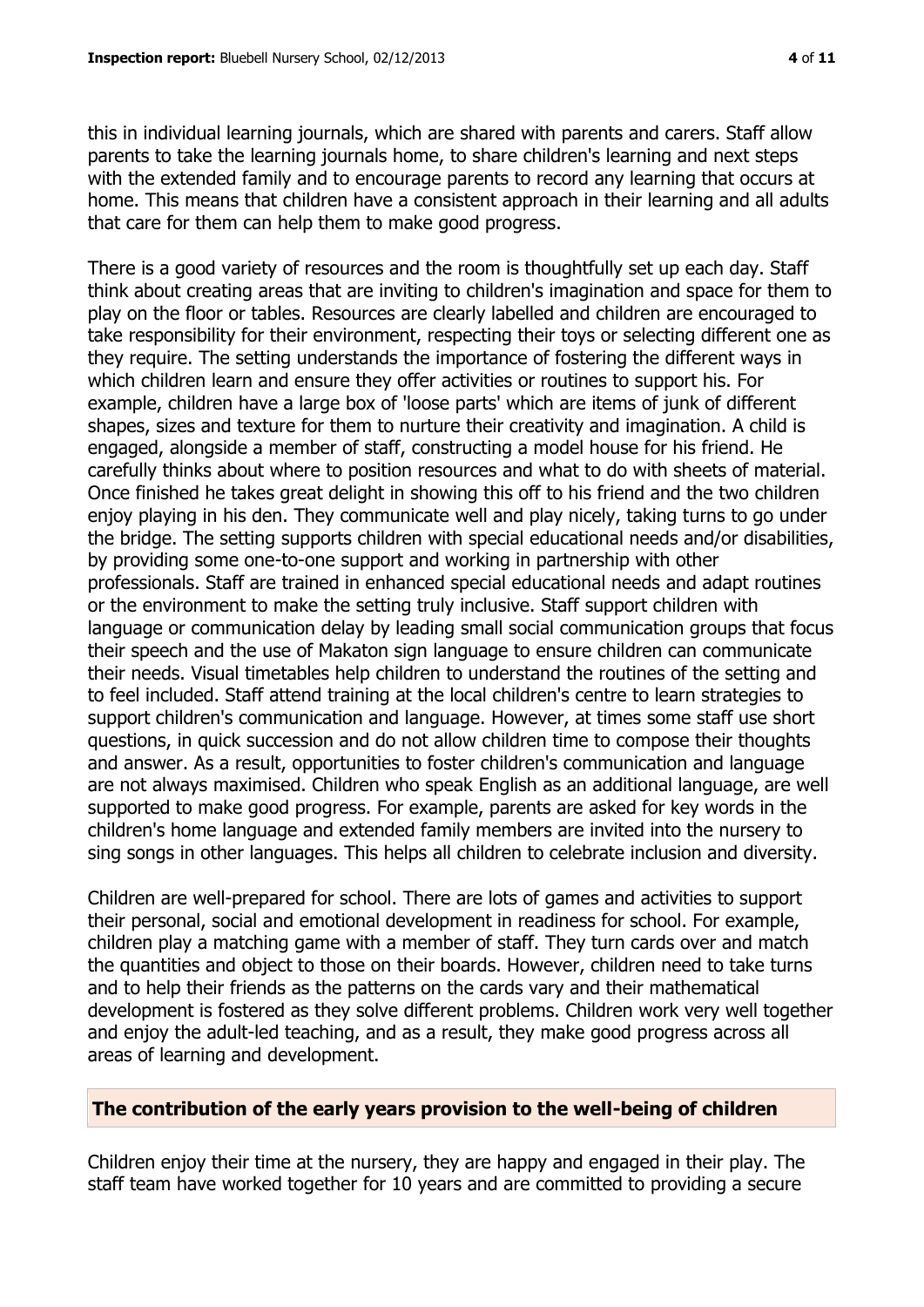and supportive environment for all children. They set up the nursery, after their previous place of employment closed and they did not want to let the children down. They put careful thought into making the church hall a nice place for the children and reflect on what children previously enjoy playing with. Staff and key persons develop strong bonds with the children and parents and have a good knowledge of all the children. Children's behaviour is good, staff do not need to remind children how to be nice and they are all well mannered and polite to each other and the adults looking after them.

Staff make good use of the local park and allotments that are close by. Children have daily experiences outside to develop their physical skills. For example, they play running and mathematical games, such as 'What time is it Mr Wolf' and use the play equipment in the park. Children know how to stay safe with all of the equipment and are allowed to take risks, under close supervision. They leave the setting, holding hands on the short walk to the park. However, once in the park children are able to walk slightly in front of staff and run away, short distances. Children look back for staff support and follow instructions to keep them safe very well. The local community prepares a separate allotment for the children, who plant vegetables and flowers, carefully tending to them daily. Children make laminated signs for their onions to mark where they were planted. Once grown, children will harvest them and use the ingredients to make soup and coleslaw. Children learn an understanding of the world, with the help of resources from the Royal Society for the Protection of Birds. Posters about birds, teach the children to identify the different species and the difference between male and female birds. Children use these resources outdoors to spot birds, while re-filling their bird feeders.

Staff teach children about staying healthy, with regular hand washing and keeping the environment clean. Children ask to help when staff wipe the tables after lunch and sweep loose sand from the floor. The children take a great pride in keeping their room clean and change their muddy boots after playing outside. Staff are starting to encourage children's independence, although this is not consistent during the day. Children's coats are hung, out of reach, so a member of staff has to hand them out. Some children are encouraged to put on their own coats and try to zip them up, while other children have their coats put on for them to speed up the preparations for going outside. Most children unwrap their pack lunch, clearing away their rubbish, while on occasions, staff quickly do this for children, without taking the time to support their growing independence. As a result, there are missed opportunities, to further develop a culture of independence, in preparation for school. Parents contribute to information about children's care routines, sharing information about comforters, nappies and sleep. Staff record this information and work in partnership to maintain similar routines at the setting. Flexible routines at the setting help with children's transition. For example, group circle time depends on what activities children are engaged in or which children are present. Staff use a soft sounding bell to signal times when children join together and they respond positively. However, if children want to continue to play, they are supported to do so by a member of staff until they are ready to join the group activity. Group activities are short and focused. They are similar to activities that the primary schools within the local cluster offer throughout the year, for children and staff to attend. As a result, children are prepared for their transition to primary school.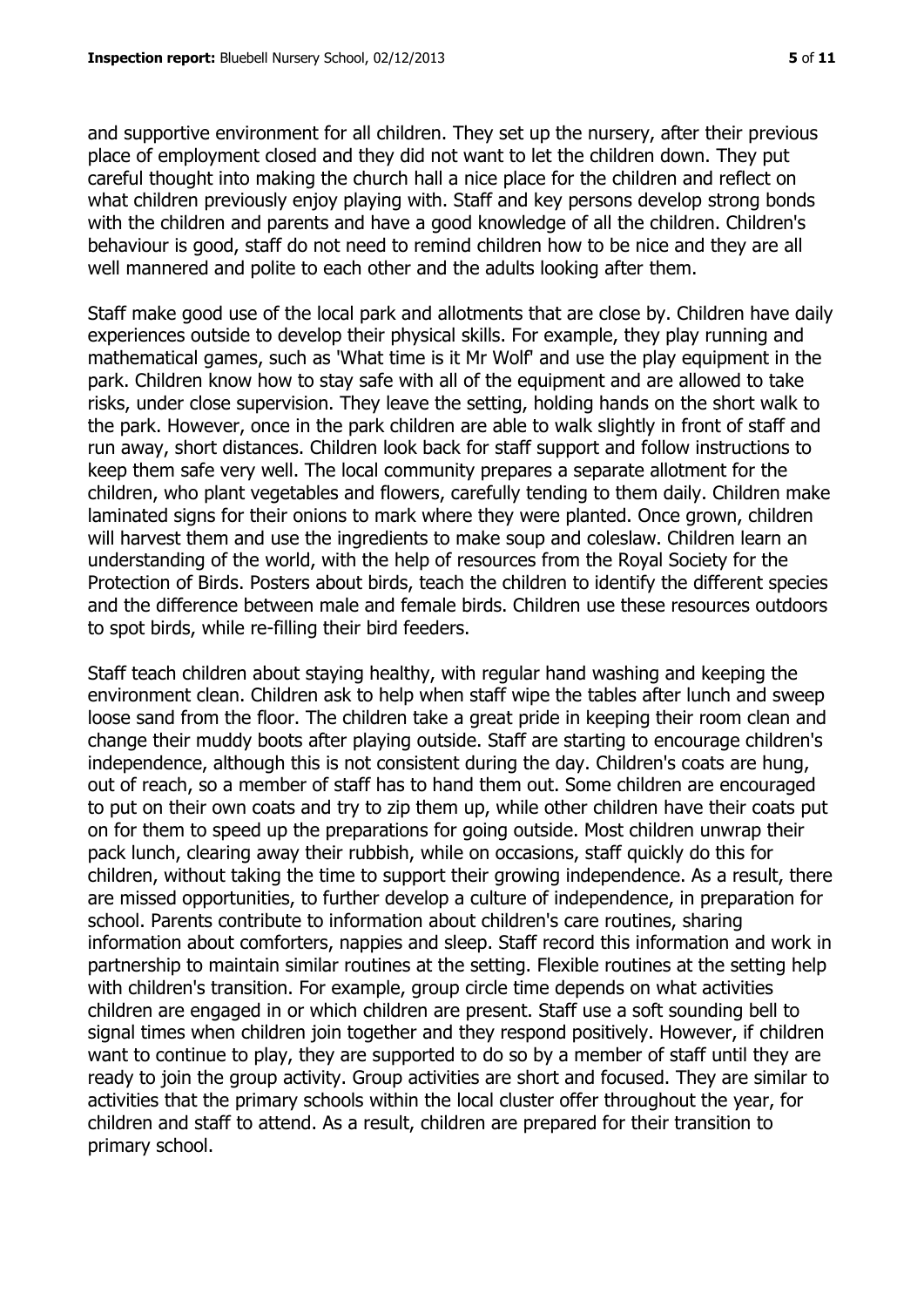### **The effectiveness of the leadership and management of the early years provision**

The three staff form a company that owns the setting. They have worked together for 10 years at a previous setting and complement each other well. They are effective as a staff team and are clearly committed and passionate about the children they care for. Policies and procedures are well written, regularly reviewed and implemented well by all the staff. The setting is clean, tidy and attractively presented with clear risk assessments to support the smooth operation, while keeping children safe. The nominated manager has a clear understanding of her roles and responsibilities and has spent time reflecting and monitoring the planning to ensure it is an effective cycle with children's next steps in learning as a clear goal. Effective monitoring of the curriculum and resources makes sure that children have access to toys and resources that they enjoy and meet their individual needs. Staff make a large picture book of additional resources kept in the store room, for children to use when asking for different resources. The manager understands the safeguarding and welfare requirements and when to notify Ofsted of any changes. Staff have a good understanding of safeguarding and understand the signs and symptoms of abuse and their roles in reporting concerns.

There is a clear procedure for the safe recruitment of staff and an induction process to ensure any new staff feel included and are knowledgeable about keeping children safe, while promoting children's learning and development. Annual appraisals and regular supervision help to target staff's professional development and to inform relevant training to attend. All the staff have had first-aid, safeguarding and food hygiene training, which means they all understand how to keep children safe and how to respond in an emergency. The manager has written a clear self-evaluation, reflecting on the setting and identifying strengths and weaknesses. Parents comments and staff have contributed to this and it informs a concise development plan that all staff are aware of and working towards. The main focus of the setting is to develop its sensory toys to further enable children with different learning styles, or younger children, to learn in a different way. The curriculum is monitored and children's learning is recorded on trackers. This means staff are able to identify any early signs of developmental delay or gaps in the child's learning and make appropriate adjustments in their teaching.

Partnerships with parents and with other settings and professionals is a strength for the setting. All staff communicate well with parents, they pass on any daily learning and share what the children have enjoyed doing. They take the time to listen and support parents and have a lot of parents recommend them to new parents. Information about the setting, teaching and the curriculum is shared via a noticeboard by the main door, and by newsletters and displays about the teaching and learning. The setting communicates with other professionals and attends support groups and training at the local children's centre. They receive support from the local authority and other professionals to support children with additional needs. Childminders are involved in partnerships where care is shared between home, the setting and a childminder. The setting discusses the children's learning and any observations they make. As a result of these strong partnerships, children have a consistent approach to teaching that supports their development and contributes to the good progress they make.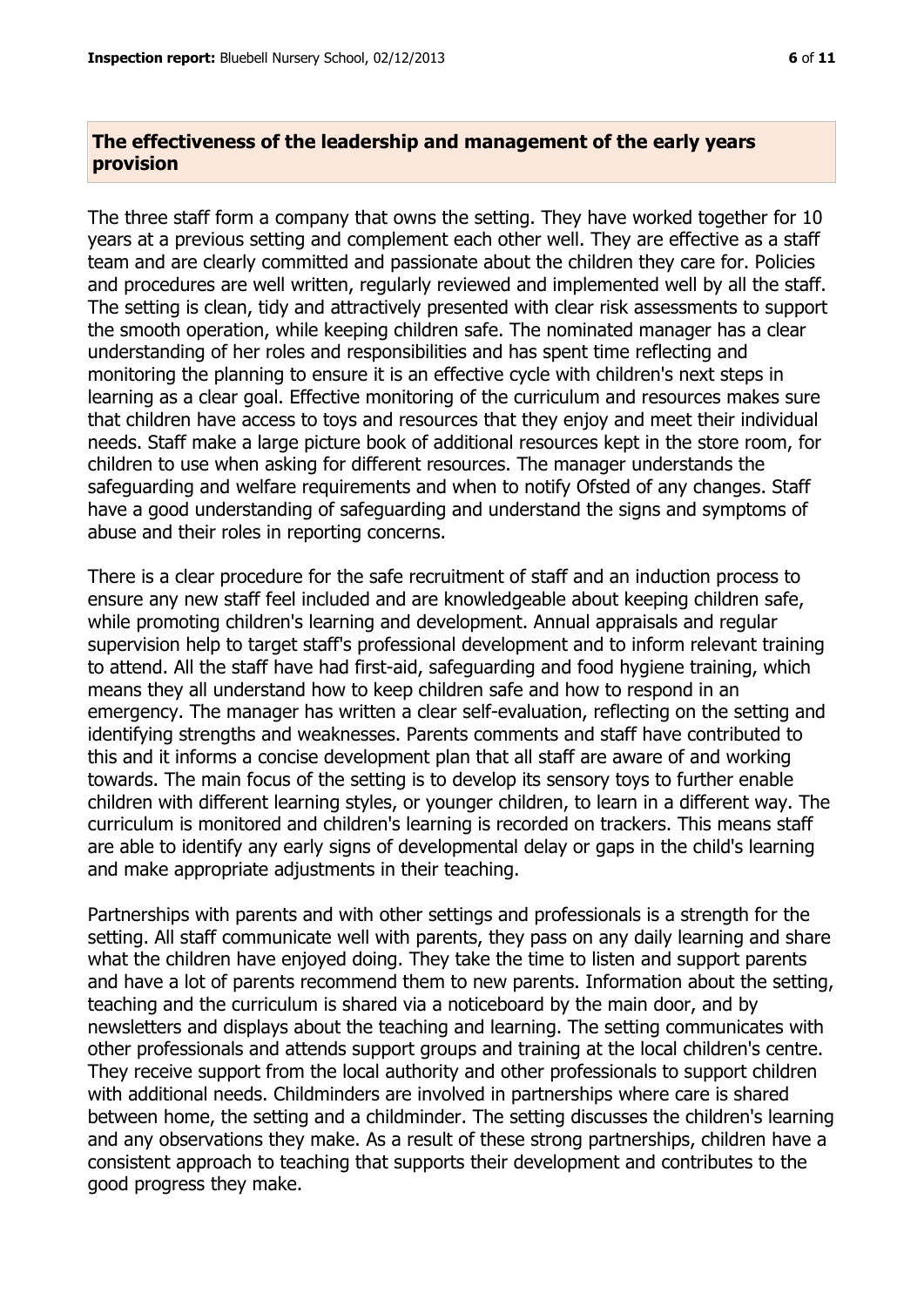# **The Childcare Register**

| The requirements for the compulsory part of the Childcare Register are | Met |
|------------------------------------------------------------------------|-----|
| The requirements for the voluntary part of the Childcare Register are  | Met |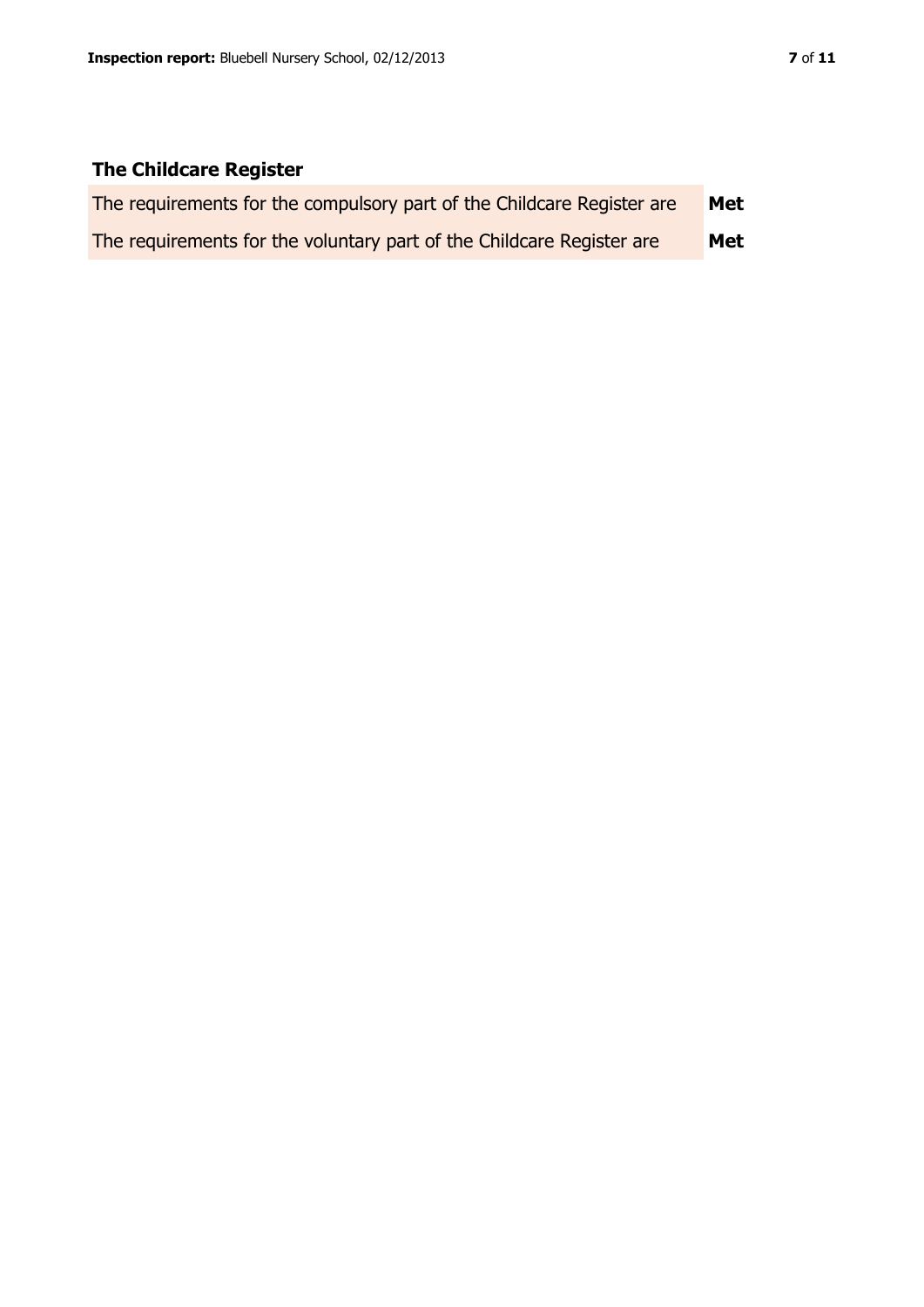# **What inspection judgements mean**

# **Registered early years provision**

| <b>Grade</b> | <b>Judgement</b>        | <b>Description</b>                                                                                                                                                                                                                                                                                                                                                                                |
|--------------|-------------------------|---------------------------------------------------------------------------------------------------------------------------------------------------------------------------------------------------------------------------------------------------------------------------------------------------------------------------------------------------------------------------------------------------|
| Grade 1      | Outstanding             | Outstanding provision is highly effective in meeting the needs<br>of all children exceptionally well. This ensures that children are<br>very well prepared for the next stage of their learning.                                                                                                                                                                                                  |
| Grade 2      | Good                    | Good provision is effective in delivering provision that meets<br>the needs of all children well. This ensures children are ready<br>for the next stage of their learning.                                                                                                                                                                                                                        |
| Grade 3      | Requires<br>improvement | The provision is not giving children a good standard of early<br>years education and/or there are minor breaches of the<br>safeguarding and welfare requirements of the Early Years<br>Foundation Stage. It will be monitored and inspected within<br>twelve months of the date of this inspection.                                                                                               |
| Grade 4      | Inadequate              | Provision that is inadequate requires significant improvement<br>and/or enforcement action. The provision is failing to give<br>children an acceptable standard of early years education and/or<br>is not meeting the safeguarding and welfare requirements of<br>the Early Years Foundation Stage. It will be monitored and<br>inspected again within six months of the date of this inspection. |
| Met          |                         | The provision has no children on roll. The inspection judgement<br>is that the provider continues to meet the requirements for<br>registration.                                                                                                                                                                                                                                                   |
| Not met      |                         | The provision has no children on roll. The inspection judgement<br>is that the provider does not meet the requirements for<br>registration.                                                                                                                                                                                                                                                       |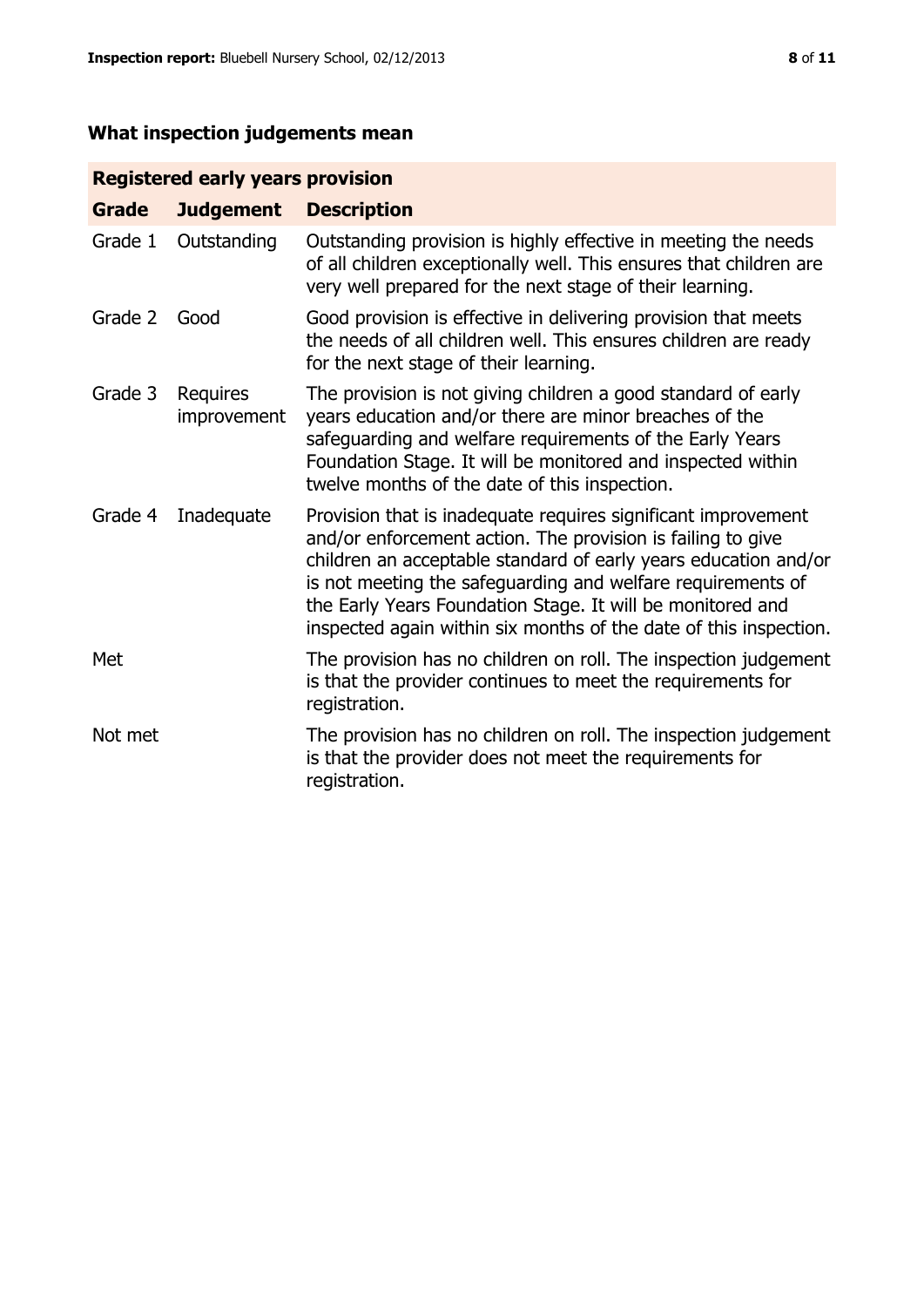#### **Inspection**

This inspection was carried out by Ofsted under sections 49 and 50 of the Childcare Act 2006 on the quality and standards of provision that is registered on the Early Years Register. The registered person must ensure that this provision complies with the statutory framework for children's learning, development and care, known as the Early Years Foundation Stage.

# **Setting details**

| Unique reference number       | EY448856                                         |
|-------------------------------|--------------------------------------------------|
| <b>Local authority</b>        | Leicestershire                                   |
| <b>Inspection number</b>      | 903492                                           |
| <b>Type of provision</b>      |                                                  |
| <b>Registration category</b>  | Childcare - Non-Domestic                         |
| Age range of children         | $0 - 17$                                         |
| <b>Total number of places</b> | 16                                               |
| Number of children on roll    | 12                                               |
| <b>Name of provider</b>       | <b>Bluebell Nursery School Stoughton Limited</b> |
| Date of previous inspection   | not applicable                                   |
| <b>Telephone number</b>       | 0                                                |

Any complaints about the inspection or the report should be made following the procedures set out in the guidance *'Complaints procedure: raising concerns and making complaints* about Ofsted', which is available from Ofsted's website: www.ofsted.gov.uk. If you would like Ofsted to send you a copy of the guidance, please telephone 0300 123 4234, or email enquiries@ofsted.gov.uk.

# **Type of provision**

For the purposes of this inspection the following definitions apply:

Full-time provision is that which operates for more than three hours. These are usually known as nurseries, nursery schools and pre-schools and must deliver the Early Years Foundation Stage. They are registered on the Early Years Register and pay the higher fee for registration.

Sessional provision operates for more than two hours but does not exceed three hours in any one day. These are usually known as pre-schools, kindergartens or nursery schools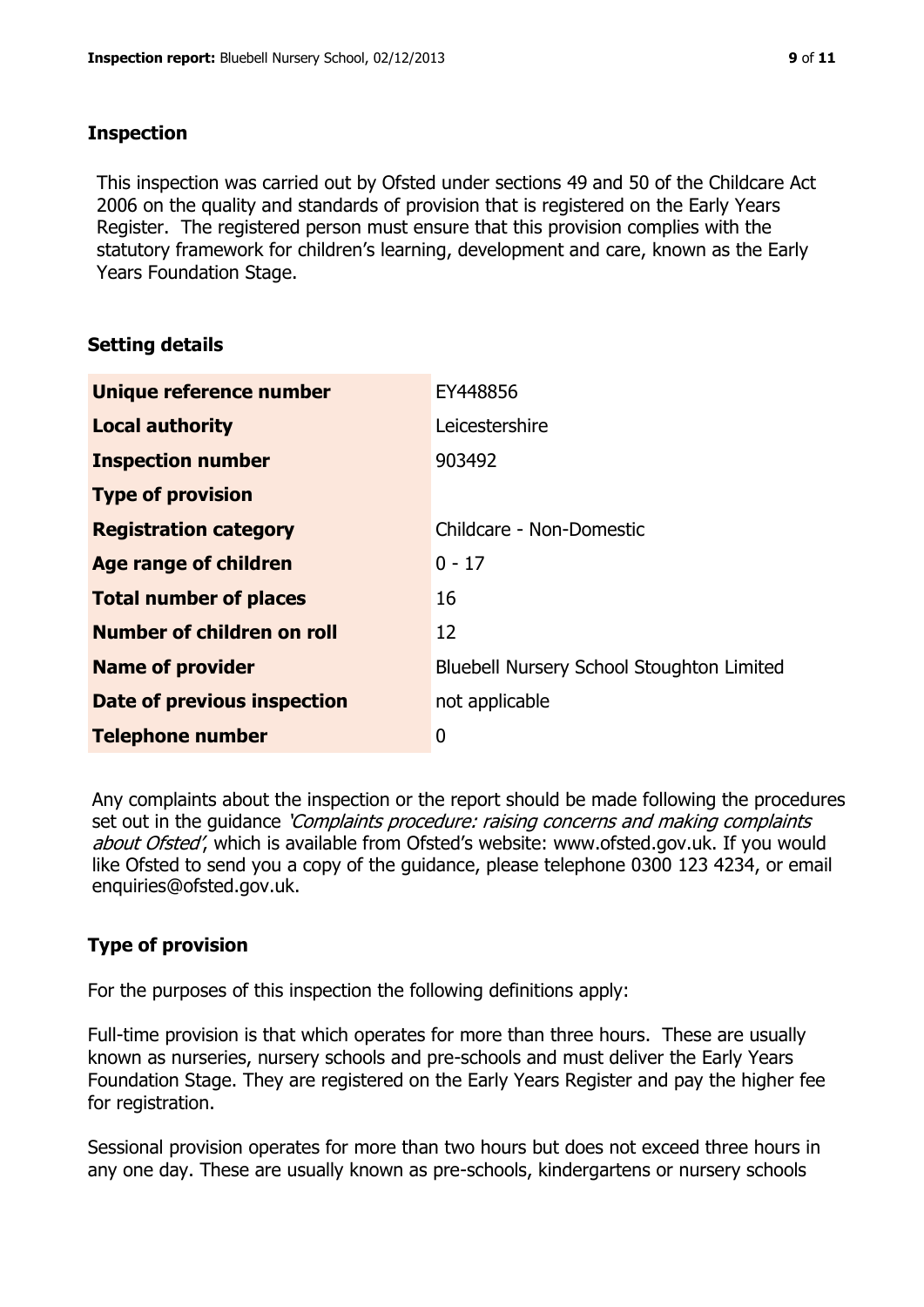and must deliver the Early Years Foundation Stage. They are registered on the Early Years Register and pay the lower fee for registration.

Childminders care for one or more children where individual children attend for a period of more than two hours in any one day. They operate from domestic premises, which are usually the childminder's own home. They are registered on the Early Years Register and must deliver the Early Years Foundation Stage.

Out of school provision may be sessional or full-time provision and is delivered before or after school and/or in the summer holidays. They are registered on the Early Years Register and must deliver the Early Years Foundation Stage. Where children receive their Early Years Foundation Stage in school these providers do not have to deliver the learning and development requirements in full but should complement the experiences children receive in school.